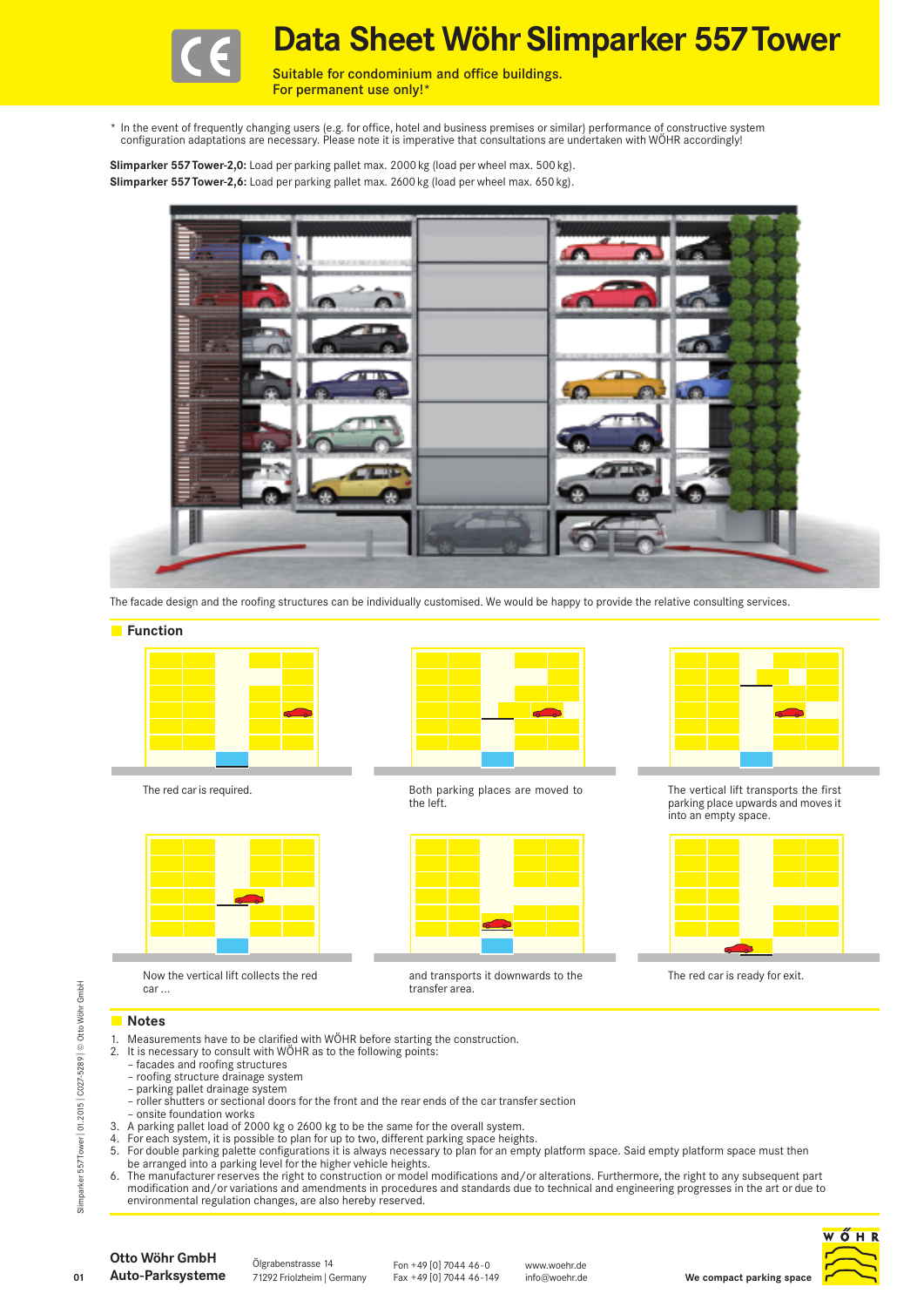| $rac{55}{25}$ |                  |                                   |                                                                         |                                       |                  |                                  |
|---------------|------------------|-----------------------------------|-------------------------------------------------------------------------|---------------------------------------|------------------|----------------------------------|
|               |                  |                                   |                                                                         | eq                                    | ÉQ               |                                  |
| H1            | U.               | -100                              |                                                                         |                                       |                  |                                  |
|               |                  | e (r                              |                                                                         |                                       | <b>HIG</b>       |                                  |
|               | eq               |                                   |                                                                         | Б                                     |                  | Service and maintenance entrance |
|               |                  |                                   |                                                                         | Ç                                     |                  |                                  |
|               | 376              | EQ                                |                                                                         | EQ                                    | E40              |                                  |
|               |                  |                                   | Transfer area                                                           |                                       | 230<br>220<br>И  |                                  |
| 66            |                  |                                   |                                                                         |                                       |                  |                                  |
|               |                  | Exit terminal<br>Sectional door** |                                                                         | Entrance terminal<br>Sectional door** |                  |                                  |
|               | 1031,5           | 515<br>535<br>555                 | 587 (car length 490)<br>607 (car length 510)<br>627 (car length 530)    | 515<br>535<br>555                     | 1031,5<br>1071,5 |                                  |
|               | 1071,5<br>1111,5 |                                   | 2650 (car length 490)<br>2750 (car length 510)<br>2850 (car length 530) |                                       | 1111,5           | 100                              |

| Transfer area and<br>number of parking levels* | $H1$ for 150 cm<br>car height | <b>H1</b> for 160 cm<br>car height | <b>H1</b> for 170 cm<br>car height | $H1$ for 180 cm<br>car height | $H1$ for 190 cm<br>car height | $H1$ for 200 cm<br>car height |
|------------------------------------------------|-------------------------------|------------------------------------|------------------------------------|-------------------------------|-------------------------------|-------------------------------|
|                                                | 580                           | 600                                | 620                                | 640                           | 660                           | 680                           |
|                                                | 750                           | 780                                | 810                                | 840                           | 870                           | 900                           |
|                                                | 920                           | 960                                | 1000                               | 1040                          | 1080                          | 1120                          |
|                                                | 1090                          | 1140                               | 1190                               | 1240                          | 1290                          | 1340                          |
|                                                | 1260                          | 1320                               | 1380                               | 1440                          | 1500                          | 1560                          |

\* In the event of vehicle heights other than those specified in the table, the system height dimensions will be altered accordingly.

\*\* If roller shutters are installed, dimension H1 will be increased accordingly.



If facades are added on, it is necessary to consider that an additional 5 to 10 cm need to be added onto the specified width dimensions.



<sup>\*\*</sup> Clearance underneath the gear case.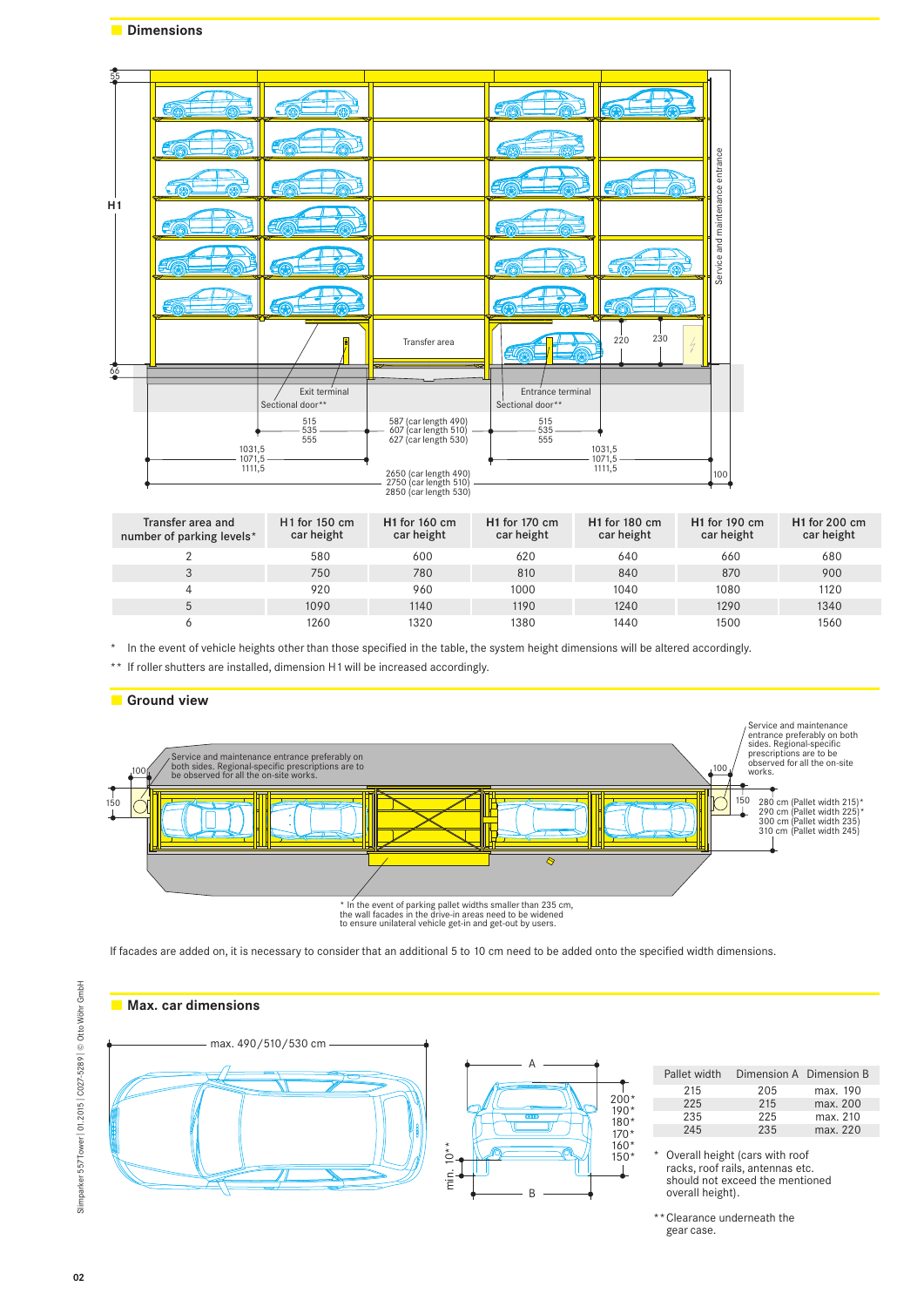## **Optionally variable configuration of the entrance and exit areas, of the electric controls cabinet and of the service and maintenance entrance**







 $\Box$ 

## **Possible arrangements**



| 2133<br>2213<br>2293 |                               |  |
|----------------------|-------------------------------|--|
|                      |                               |  |
| 2133<br>2213<br>2293 |                               |  |
|                      | Parking levels Parking places |  |
| 2                    | 5                             |  |
| 3                    | 8                             |  |
| 4                    | 11                            |  |
| 5                    | 14                            |  |
| 6                    | 17                            |  |

# 1 **rows**

| 1618<br>1678<br>1738 |  |
|----------------------|--|



|   | Parking levels Parking places |
|---|-------------------------------|
|   | 3                             |
| 3 | 5                             |
|   |                               |
| 5 |                               |
|   |                               |

**rows (one in front and one behind the lift)**



| 3 | 6  |
|---|----|
| 4 | 8  |
| 5 | 10 |
| 6 | 12 |
|   |    |

**rows**

**rows**

 $\Box$ 

|                               | 2650<br>2750<br>2850 |
|-------------------------------|----------------------|
| Parking levels Parking places |                      |
| 2                             |                      |
| 3                             | 11                   |
| $\overline{4}$                | 15                   |
| 5                             | 19                   |
|                               | 23                   |